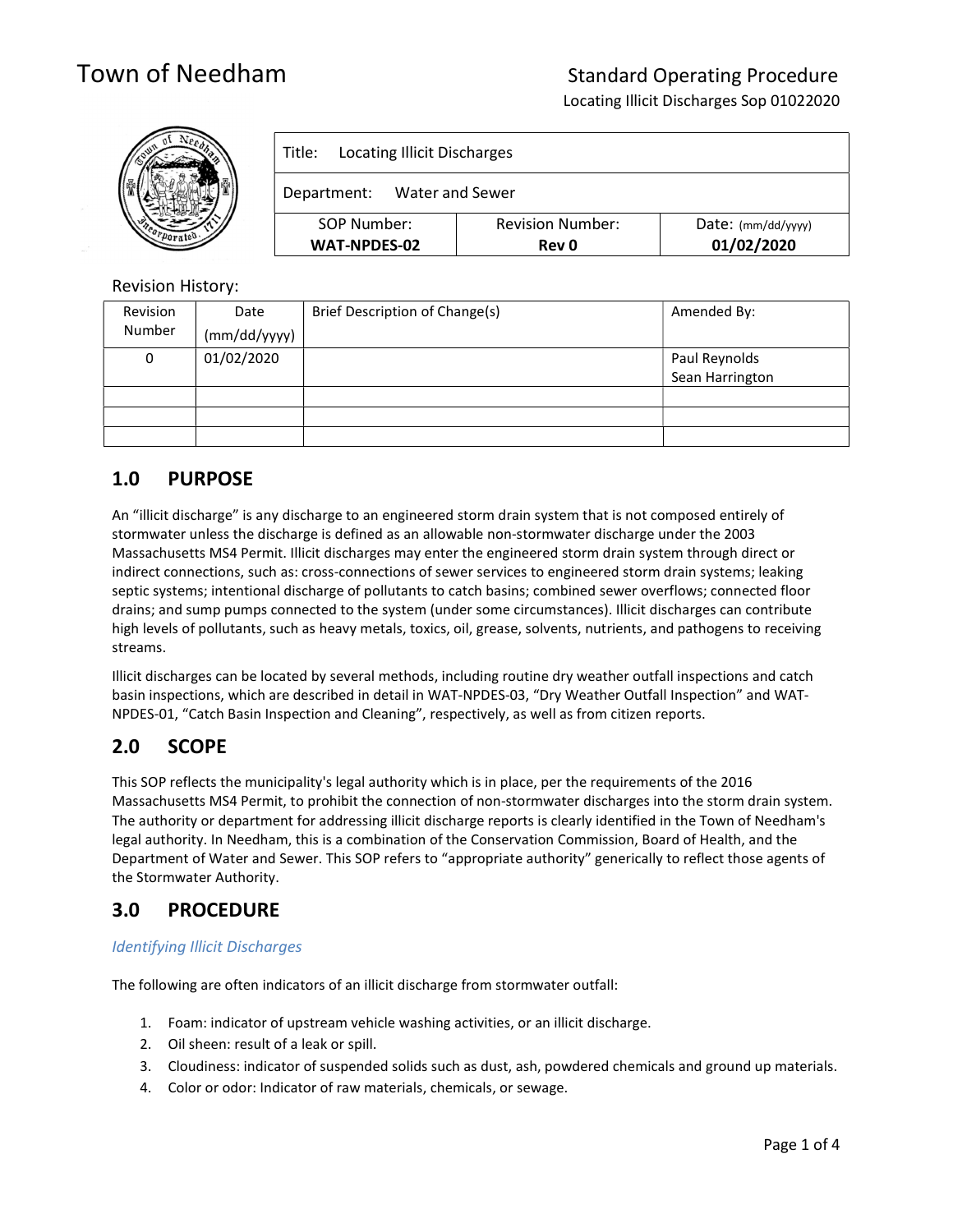Locating Illicit Discharges Sop 01022020

- 5. Excessive sediment: indicator of disturbed earth of other unpaved areas lacking adequate erosion control measures.
- 6. Sanitary waste and optical enhancers (fluorescent dyes added to laundry detergent): indicator of the cross-connection of a sewer service.
- 7. Orange staining: indicator of high mineral concentrations.

Both bacteria and petroleum can create a sheen on the water surface. The source of the sheen can be differentiated by disturbing it, such as with a pole. A sheen caused by oil will remain intact and move in a swirl pattern; a sheen caused by bacteria will separate and appear "blocky". Bacterial sheen is not a pollutant but should be noted.

### Citizen Call in Reports

Reports by residents and other users of a water body can be effective tools in identifying the presence of illicit discharges. Many communities have set up phone hotlines for this purpose or have provided guidance to local police departments and dispatch centers to manage data reported in this manner. Municipal employees and the general public should receive education to help identify the signs of illicit discharges and should be informed how to report such incidents.

When a communication is received about a suspected illicit discharge, the IDDE Incident Tracking Sheet shall be used to document appropriate information. Subsequent steps for taking action to trace, document, and eliminate the illicit discharge are described in the following sections.

Potential illicit discharges reported by citizens should be reviewed on an annual basis to locate patterns of illicit discharges, identify high-priority catchments, and evaluate the call-in inspection program.

#### Tracing Illicit Discharges

Whenever an illicit discharge is suspected, regardless of how it was identified, the IDDE Incident Tracking Sheet should be utilized. The Incident Tracking Sheet shall be provided to the appropriate authority (i.e., Board of Health, Department of Water and Sewer, etc.), which shall promptly investigate the reported incident.

If the presence of an illicit discharge is confirmed by the authority, but its source is unidentified, additional procedures to determine the source of the illicit discharge should be completed.

- 1. Review and consider information collected when illicit discharge was initially identified, for example, the time of day and the weather conditions for the previous 72 hours. Also consider and review past reports or investigations of similar illicit discharges in the area.
- 2. Obtain storm drain mapping for the area of the reported illicit discharge.
- 3. Document current conditions at the location of the observed illicit discharge point, including odors, water appearance, estimated flow, presence of floatables, and other pertinent information. Photograph relevant evidence.
- 4. If there continues to be evidence of the illicit discharge, collect water quality data using the methods described in SOP 13, "Water Quality Screening in the Field". This may include using field test kits or instrumentation, or collecting analytical samples for full laboratory analysis.
- 5. Move upstream from the point of observation to identify the source of the discharge, using the system mapping to determine infrastructure, tributary pipes, and drainage areas that contribute. At each point,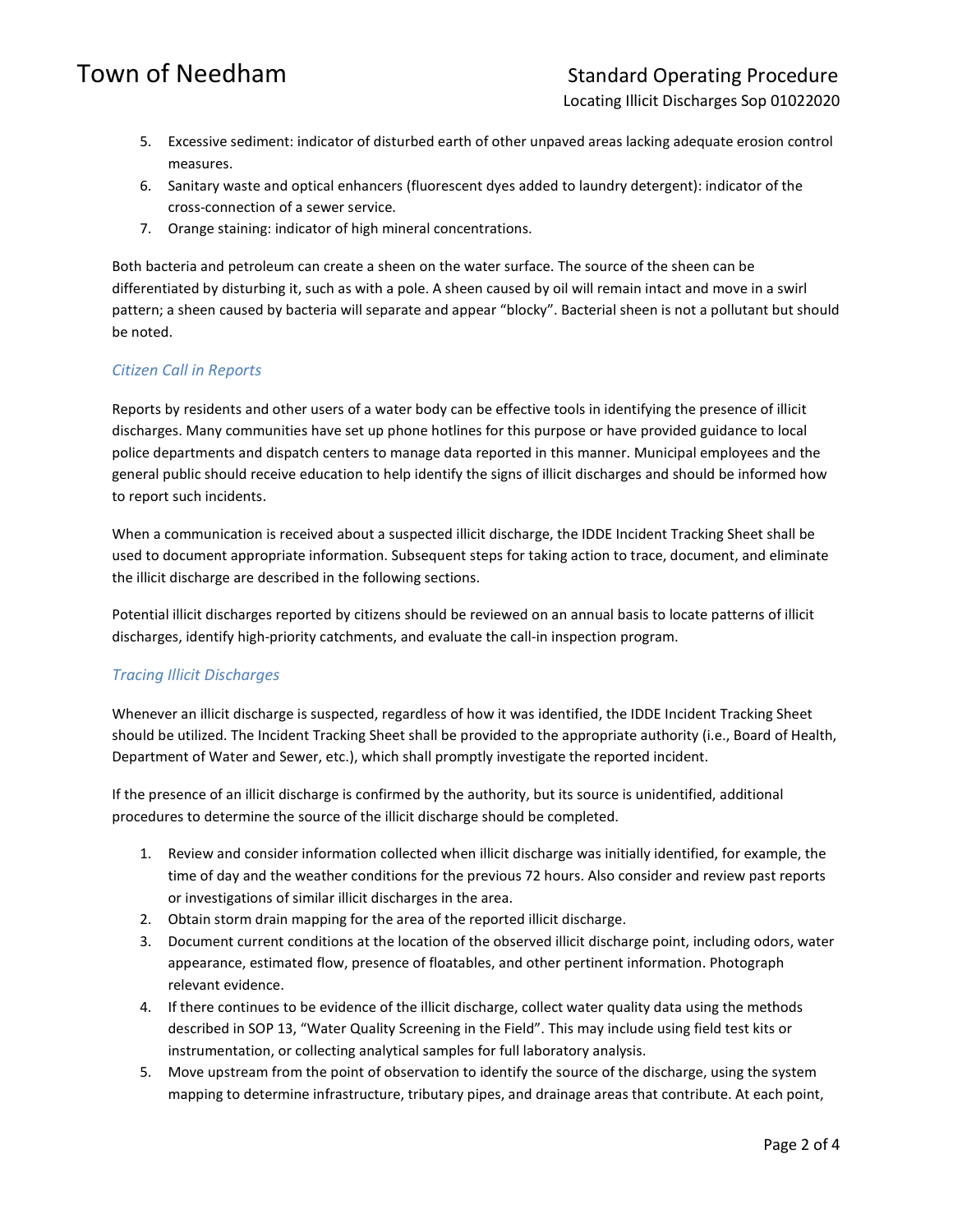survey the general area and surrounding properties to identify potential sources of the illicit discharge. Document observations at each point on the IDDE Incident Tracking Sheet as well as with photographs.

6. Continue this process until the illicit discharge is no longer observed, which will define the boundaries of the likely source. For example if the illicit discharge is present in catch basin 137 but not the next upstream catch basin, 138, the source of the illicit discharge is between these two structures.

If the source of the illicit discharge could not be determined by this survey, consider using dye testing, smoke testing, or closed-circuit television inspection (CCTV) to locate the illicit discharge.

### Dye Testing

Dye testing is used to confirm a suspected illicit connection to a storm drain system. Prior to testing, permission to access the site should be obtained. Dye is discharged into the suspected fixture, and nearby storm drain structures and sanitary sewer manholes observed for presence of the dye. Each fixture, such as sinks, toilets, and sump pumps, should be tested separately. A third-party contractor may be required to perform this testing activity.

### Smoke Testing

Smoke testing is a useful method of locating the source of illicit discharges when there is no obvious potential source. Smoke testing is an appropriate tracing technique for short sections of pipe and for pipes with small diameters. Smoke added to the storm drain system will emerge in connected locations. A third-party contractor may be required to perform this testing activity.

#### Closed Circuit Television Inspection (CCTV)

Televised video inspection can be used to locate illicit connections and infiltration from sanitary sewers. In CCTV, cameras are used to record the interior of the storm drain pipes. They can be manually pushed with a stiff cable or guided remotely on treads or wheels. A third-party contractor may be required to perform this testing activity.

If the source is located, follow steps for removing the illicit discharge. Document repairs, new sanitary sewer connections, and other corrective actions required to accomplish this objective. If the source still cannot be located, add the pipe segment to a future inspection program.

#### Removing Illicit Discharges

Proper removal of an illicit discharge will ensure it does not recur.

In any scenario, conduct a follow up inspection to confirm that the illicit discharge has been removed. Suspend access to the storm drain system if an "imminent and substantial danger" exists or if there is a threat of serious physical harm to humans or the environment.